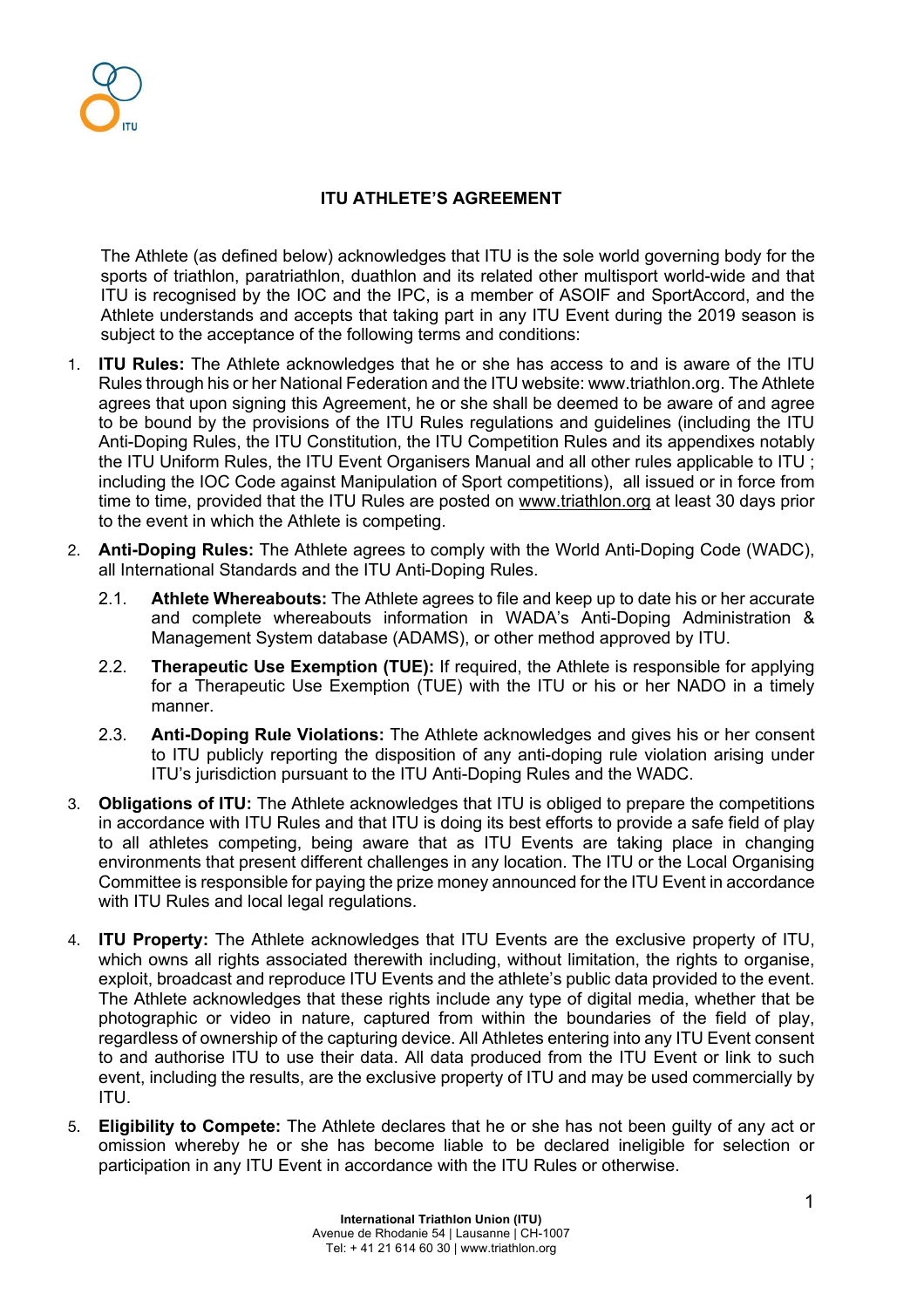

6. **ITU Media:** The Athlete agrees to make its best effort to update his or her Athlete's profile on the ITU website, www.triathlon.org, on a regular basis. The Athlete agrees to participate in prerace media activities as mutually agreed with ITU Media, including but not limited to pre-race interviews, press conferences, features or promotional shoots or other media-related activities such as racing with Go Pro's or any other supplied race technology, for a minimum of one (1) hour at each ITU Event as requested by ITU a minimum one week prior to the competition day. If the Athlete earns a podium finish or leads a series after the completion of the ITU Event, the Athlete agrees to be available for post-race interviews and/or press-conferences.

### 7. **Intellectual property:**

- 7.1. The Athlete agrees to be filmed, broadcasted, photographed, identified, interviewed and otherwise recorded during ITU Events for the purposes of the international media coverage of the relevant ITU Event (by means of all and any media throughout the world and without time limitation) and the promotion of the sport. Those images are the property of ITU.
- 7.2. ITU will share with the Athlete those materials, watermarked, so that the Athlete can use those on their own social media platforms. The Athlete can not alter or remove the watermark. The materials shared with the Athlete will be only for promotional purposes and not for commercial use.
- 7.3. The Athlete hereby assigns to ITU, with full title guarantee and without time limitation, all rights of any nature in any such recordings. The Athlete further explicitly agrees that his or her Image and/or any photographs and/or moving images taken of him/her (or other representations of him/her) may be used:
	- a) by ITU and/or any Local Organising Committee for the purposes of publicising ITU Events and promoting the sport; and
	- b) by official sponsors or other commercial partners of the ITU or the ITU Event on a free of charge worldwide basis for the purpose of promoting their sponsorship of/official relationship with ITU Events.
	- c) provided always that any such use of 6.2.a) and 6.2.b) of the Athlete's Image, name or likeness by such sponsors /commercial partners shall:
		- Be limited to Images of the Athlete taken or recorded whilst participating in ITU Events;
		- Not constitute an endorsement of their products and services by the Athlete;
		- Always feature the Athlete's Image in a group / montage of at least 3 athletes (including representation of both genders) in relation to which no one Athlete shall be featured in a manner which is significantly more prominent than any other, with the exception of the finish line images; and
		- The Athlete's Image may not be altered in any way shape or form, including but not limited to sponsor logos, or other branding.
		- Be the most recent image ITU has available in the ITU Media library.
- 7.4. The Athlete additionally agrees to the use and reproduction of his/her Image, name and likeness in merchandise and publications relating to ITU and/or ITU Events, apparel and publications provided always that such merchandise is primarily related to the ITU Event itself as opposed to the Athlete personally. However, ITU will not for any purposes enter into discussion with a computer game company without the written permission of all athletes (including the Athlete) to be included in the project.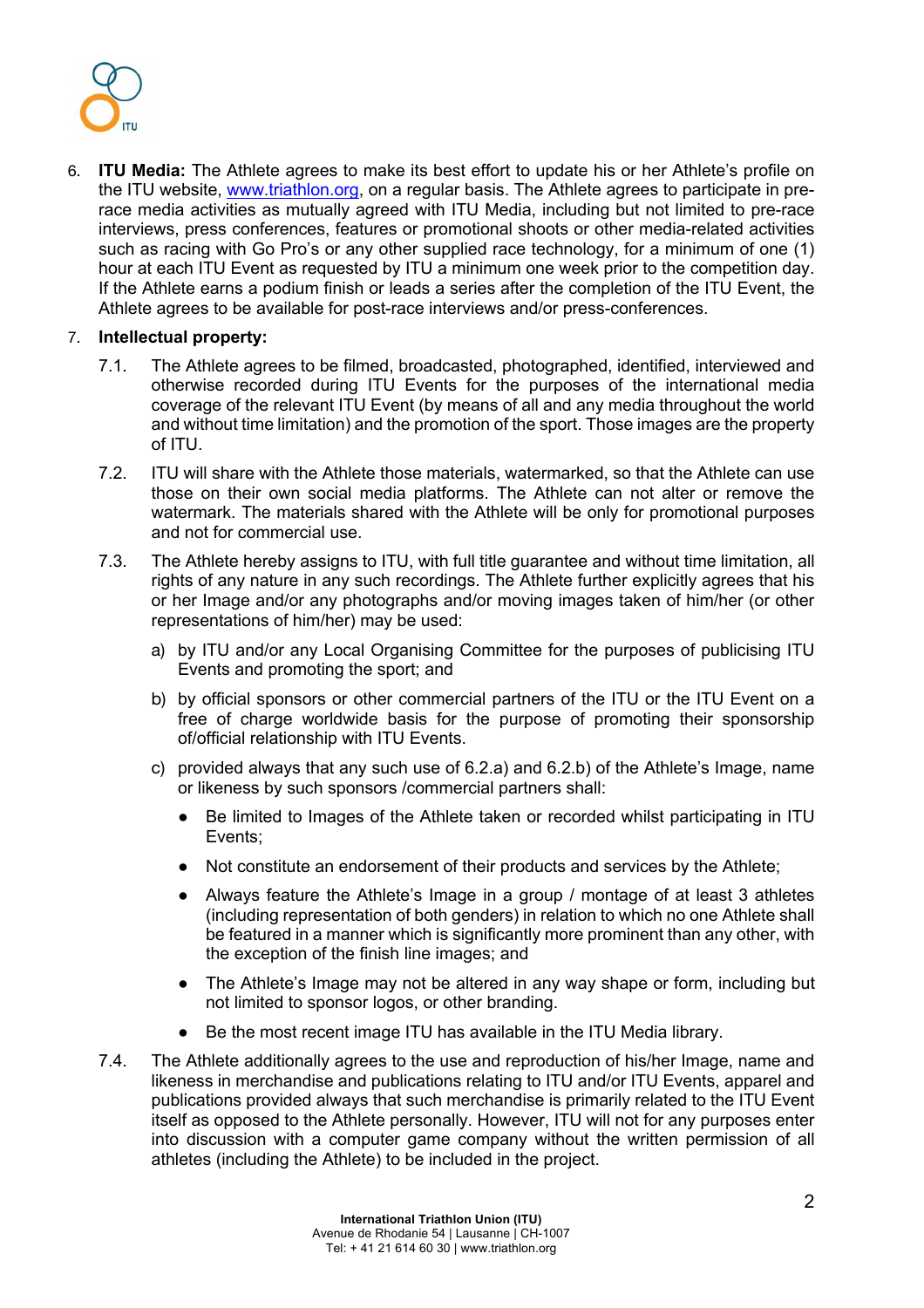

- 7.5. The Athlete agrees that all photographs and moving images taken by (or on behalf of) him/her at the ITU Event, including those of other athletes competing at the ITU Event, shall be used solely for the Athlete's personal use and non-commercial purposes, unless prior written consent is obtained from ITU. The Athlete further agrees that under no circumstances, throughout the duration of the ITU Event, may he/she act as a journalist or in any other media capacity, nor shall he/she post or contribute any comment, text or photographs to any website or blog during the ITU Event without the express permission of ITU. This does not include athletes writing or posting on their own personal social media accounts, including but not limited to Facebook, Twitter, Instagram, their personal blog/website or any other such personally based social media that has yet to be invented.
- 8. **Restrictions on association with ITU:** The Athlete shall not grant any rights to use or utilise the Athlete's name, signature, photograph, likeness, reputation, image and identity or endorse any product or service in trade or commerce in such a way as to connote the sponsorship, approval or affiliation of ITU or any events conducted by or affiliated with ITU without the prior written permission of ITU.
- 9. **Liability:** The Athlete agrees to release ITU, the host National Federation, the Local Organising Committee and their respective members, directors, officers, employees, volunteers, partners, sponsors, contractors and agents as well as any other entities and persons involved with or participating in the ITU Event from any liability, excluding in the case of gross negligence and willful misconduct, for any loss, injury, damage and costs incurred or suffered in relation to the participation of the Athlete in the ITU Event or related official training.

### 10. **Injury / Loss of Property:**

- 10.1. The Athlete agrees and acknowledges that participation in, or observation of sport, could constitute a risk of serious injury to him or herself, including permanent paralysis or death.
- 10.2. The Athlete voluntarily and knowingly recognises, accepts and assumes this risk and warrants to ITU and ITU's partners that the Athlete is physically fit and able to compete in ITU Events (including training) without risking serious injury, including permanent paralysis or death.
- 10.3. The Athlete releases ITU, ITU's partners, their Sponsors, Event Sponsors, Event Organisers and Officials from any liability there from, save in the case of death or personal injury caused by the negligence of any of the aforementioned parties.
- 10.4. The Athlete further agrees that he/she shall be responsible for any property that he/she brings to ITU Events and that ITU, the host National Federation, the Local Organising Committee, ITU's partners, their Sponsors, Event Sponsors, Event Organisers and their respective members, directors, officers, employees, volunteers, partners, sponsors, contractors and agents shall have no responsibility for any loss or damage to such property.
- 10.5. The Athlete acknowledges and agrees that ITU shall have no obligation to arrange any insurance connected with his/her participation in ITU Events, including without limitation travel insurance and medical insurance. Obtaining all such insurance shall be the sole responsibility of the Athlete.
- 10.6. With the help of the Local Organising Committee ITU will make its best efforts, to protect the Athlete's property in the athletes lounge and transition area.
- 11. **Dispute:** The Athlete agrees to that any dispute arising from ITU Rules, which cannot be settled by its existing appeal procedure, as set out in the ITU Competition Rules, shall be settled finally by the Court of Arbitration for Sport (CAS), to the exclusion of recourse to ordinary courts. The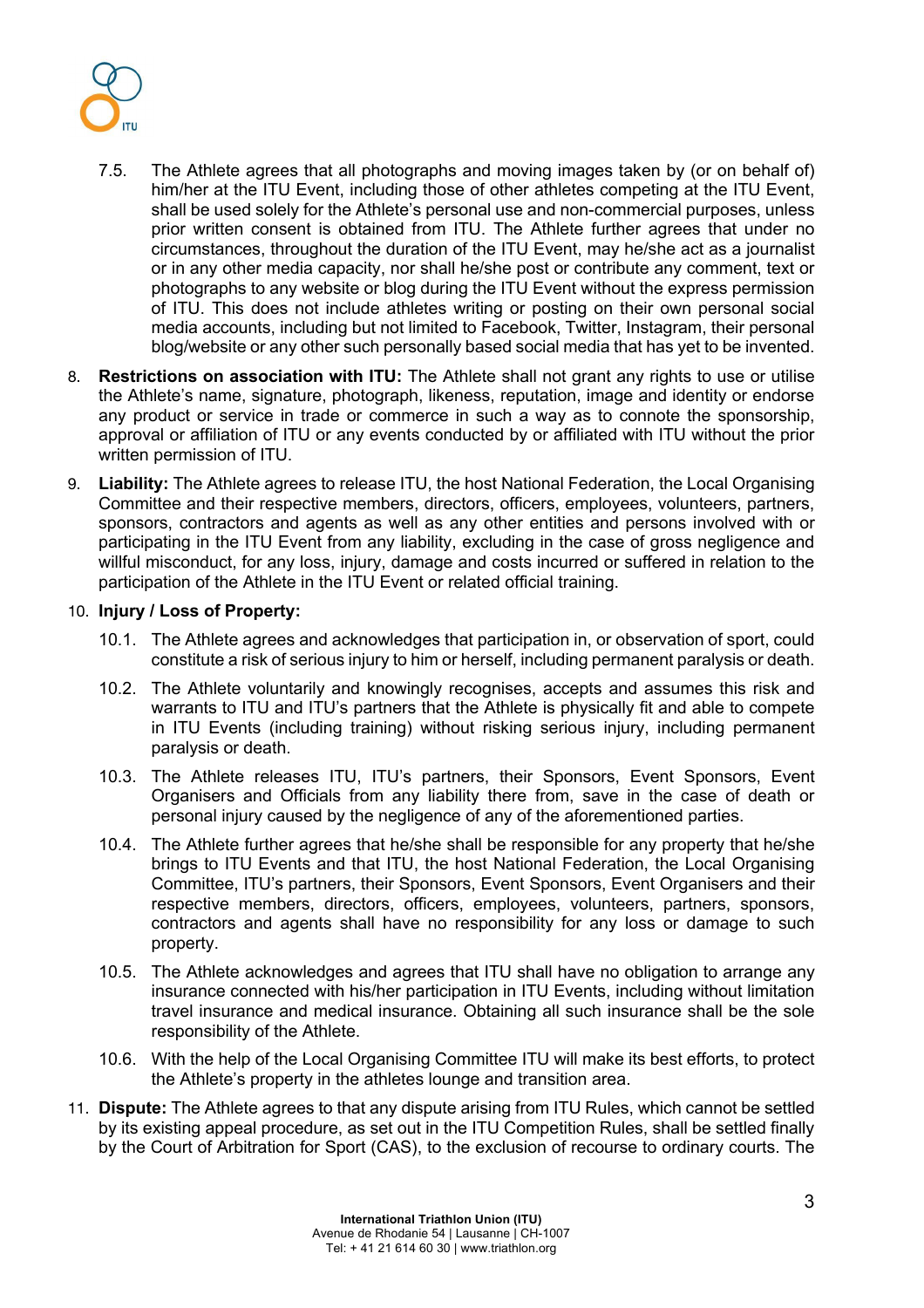

applicable law in relation to the interpretation of this Agreement and any such disputes shall be the law of Canton de Vaud, Switzerland.

#### 12. **Personal Data Policy:**

- 12.1. **General:** Pursuant to the GDPR regulation and the International Standard for the Protection of Privacy and Personal Information ("ISPPPI"), the Athlete agrees and consents to ITU collecting, storing or recording his or her personal data for the purposes of marketing, advertising, managing competitions and communications and sharing with ITU Globals Sponsors (NTT, Asics, Fujitsu, SEL, Triathlon Live), ITU World Triathlon Series, World Cup, World Championship, Globals Sponsors and Local Competition Organisers Committee. ITU will process the necessary personal data for a reasonable period of time and solely for the above purposes. ITU will process the following personal data of the Athlete, for example, but not limited to:
	- a) The full name;
	- b) The date of birth;
	- c) The address;
	- d) The email address;
	- e) The telephone number;
	- f) The bank account;
	- g) Medical and health personal data for Paratriathletes.
- 12.2. **Anti-Doping:** Pursuant to the GDPR regulation and the International Standard for the Protection of Privacy and Personal Information ("ISPPPI"), the Athlete also consents to his or her medical and health personal data (as defined as sensitive data in the GDPR regulation) being collected, stored and retained by ITU and acknowledges that this information shall be maintained in strict confidence at all times; shall be used exclusively for purposes of planning, coordinating or conducting doping control, providing information relevant to the Athlete Biological Passport or other analytical results, to support an investigation into a potential anti-doping rule violation or to support proceedings alleging an anti-doping rule violation; and shall be destroyed after it is no longer relevant for these purposes and that any actions taken in relation to the same shall comply with the ITU Anti-Doping Rules and the ISPPPI;

The Athlete shall have the right to withdraw his or her consent at any time by expressly informing ITU of the same at sport@triathlon.org. The Athlete is aware that where consent is withdrawn, the withdrawal of consent shall not affect the lawfulness of data processing based on prior consent.

Where an Athlete is under eighteen (18) years old as of the date of the competition, the consent of his or her legal guard shall be required for the processing of the Athlete's personal data.